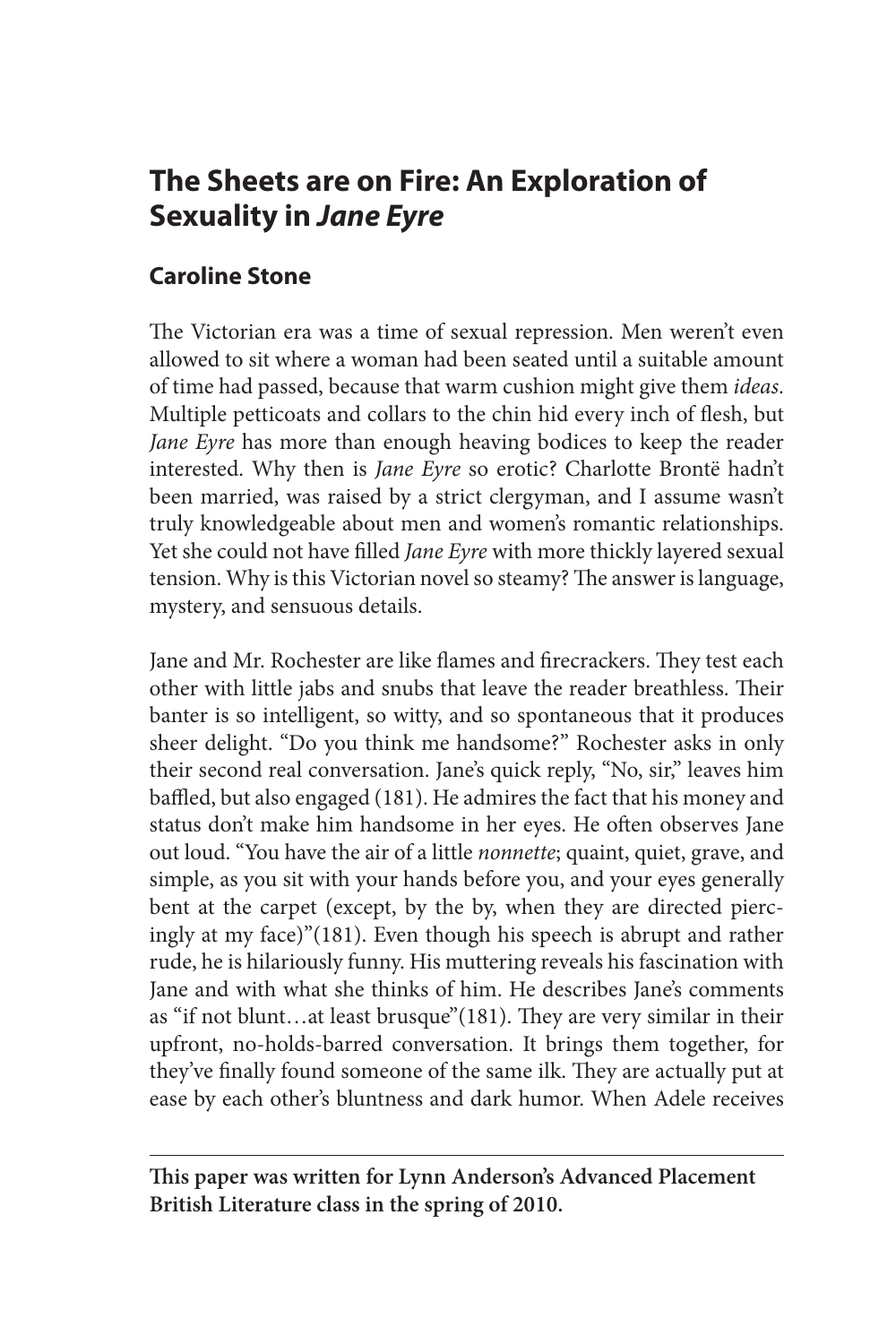### 2 Caroline Stone

her presents from Europe, she inquires as to whether Rochester has brought any gifts for Miss Eyre. " 'Do you expect a present Miss Eyre? Are you fond of presents?" he asks, "and he searched her face with eyes that she saw were dark, irate, and piercing" (166). Rochester seems to test her, and her answers, always short and always honest, thrill and intrigue him. She "knew the pleasure of vexing and soothing him by turns," and "could…meet him in argument without fear of uneasy restraint; this suited both him and Jane"(218).

There is a great sense of repression in Rochester's words. After Jane saves his life in a fire, she stands awkwardly in his dark bedroom, clad in only a thin nightgown. When she tries to leave, he exclaims, "What, are you quitting me already, and in that way?" and then "He paused; gazed at Jane: words almost visible trembled on his lips—but his voice was checked" (210). There is tremendous fervor in his words. As a reader I'm practically falling off my seat, wishing Rochester would kiss her, or tell her he loves her, or just do something rather than hold back his words. When she tries to leave, he grabs her hand tightly and exclaims, "What, you *will* go?" (210). Rochester appears to be asking Jane to stay with him, alone at night in his bedroom, in their bedclothes no less. This hardly fits Victorian stereotypes of "propriety."

The impropriety is what makes Rochester so attractive. He *is* sexual. He spent his youth tromping through Europe bedding every courtesan and opera singer he could find. He again censors himself when he says, "Goodnight, my  $-\frac{1}{2}$ " when he stopped and bit his lip (252). So much feeling is expressed without being explicitly said. Their dialogue is particularly exciting considering that their relationship is somewhat taboo. He is an extraordinarily wealthy man in his prime while she is an impoverished eighteen-year-old governess in his employ. By not directly calling Jane his "love," or some other incriminating term of affection, he keeps his psychological game running smoothly. He is intent on keeping Jane unsure of his feelings, which adds another layer of excitement and sexuality. This power dynamic reverses once they are engaged. It is now her turn to play the fickle one. Jane takes it upon herself to be as nasty to him as possible. "My prize is not certain," Rochester observes. She was "as slippery as an eel" and "as thorny as a brier-rose" (391).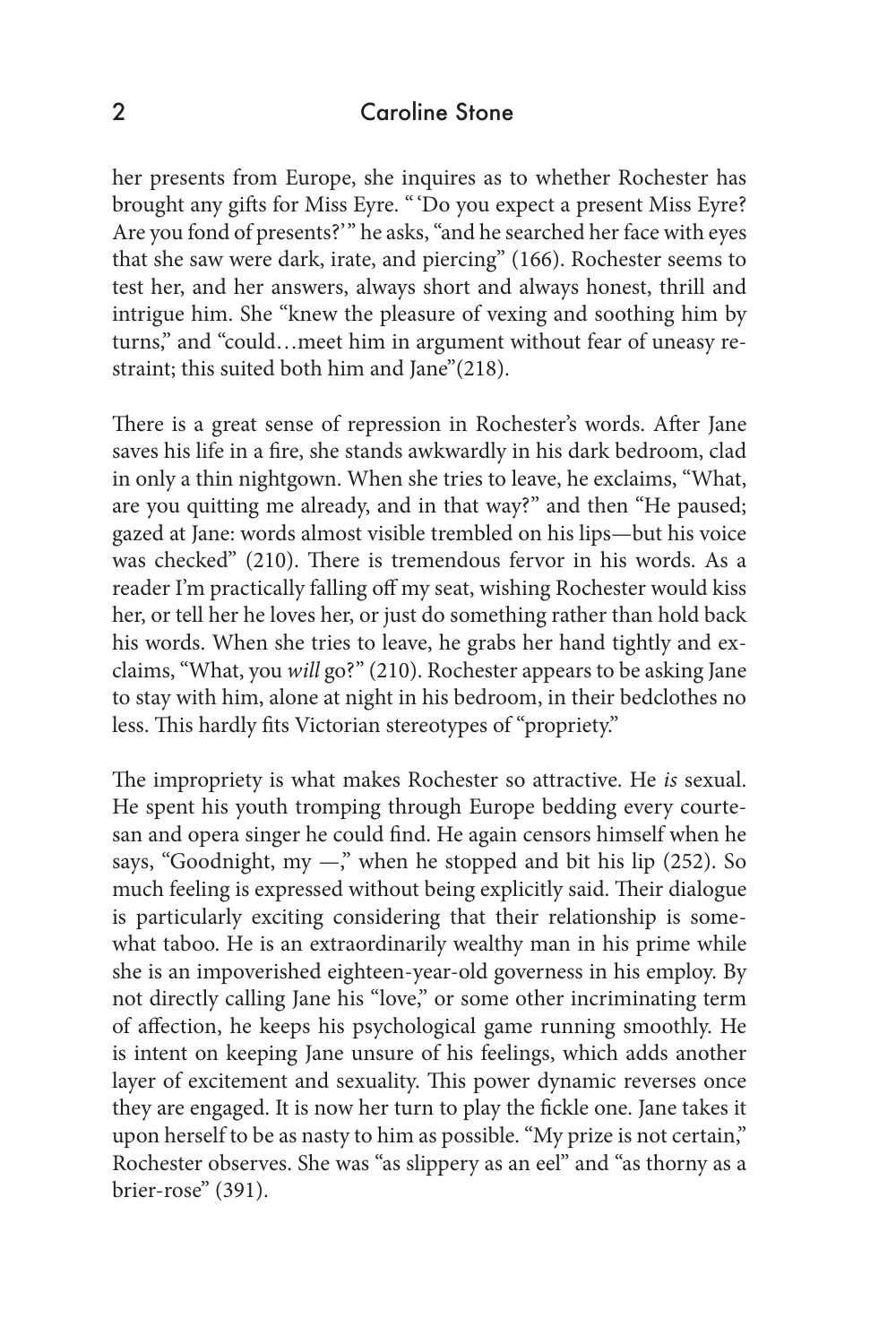All this flirtatious banter and steamy undercurrents are intensified by sensuous details that set a scene of romance. "He would sometimes pass me haughtily and coldly, just acknowledging my presence by a distant nod or cool glance, and sometimes bow and smile with gentleman-like affability" (177). The mixture of Rochester's cold masculinity and warm gallantry make him the ideal Byronic hero. He is dark and brooding, yet capable of kindness and tenderness. Rochester is a vessel of vitality. Brontë intimates that Rochester transformed his home by simply entering. "Thornfield Hall was a changed place. No longer silent as a church, it echoed every hour or two to a knock at the door or a clang of the bell…a rill from the outer world was flowing through it. It had a master; for my part, I liked it better" (163).

Jane's life has previously been as dull as cold gruel. Suddenly, this man of money, intensity, and glamour invades her world. For the first time, she experiences feelings of attraction, jealously, and desire. The entrance of Rochester marks her sexual awakening. Even small details, like Rochester ordering her to "Come to the fire," represent much more (167). He truly is asking her to come to the "fire," or rather *him*. Fire is warm and lovely, yet also burns if you get too close. Bertha Mason Rochester, Rochester's mysterious demented wife, is a pyromaniac. But she doesn't just set Rochester's room on fire. No. She sets his BED curtains on fire. "The very sheets were kindling"(206). There is something very erotic about Jane finding Rochester's bed on fire, alone, at night, and being the only one who can save him.

Before she is aware of Bertha, Jane is wandering around the grounds and smells Rochester's cigar. Knowing he could see her from his study window, she darts into the shadowy orchard "laden with ripening fruit." She can't escape his scent, however, and smells "the perfume increasing" (348). She tries to hide in some hanging ivy, but to no avail. Jane describes the garden as "Eden-like," linking them symbolically to original sin. Rochester asks her to marry him, which has striking parallels to Eve eating the forbidden fruit. Eve does, and she is exiled from Heaven, just as Jane does, and exiles herself to the moors.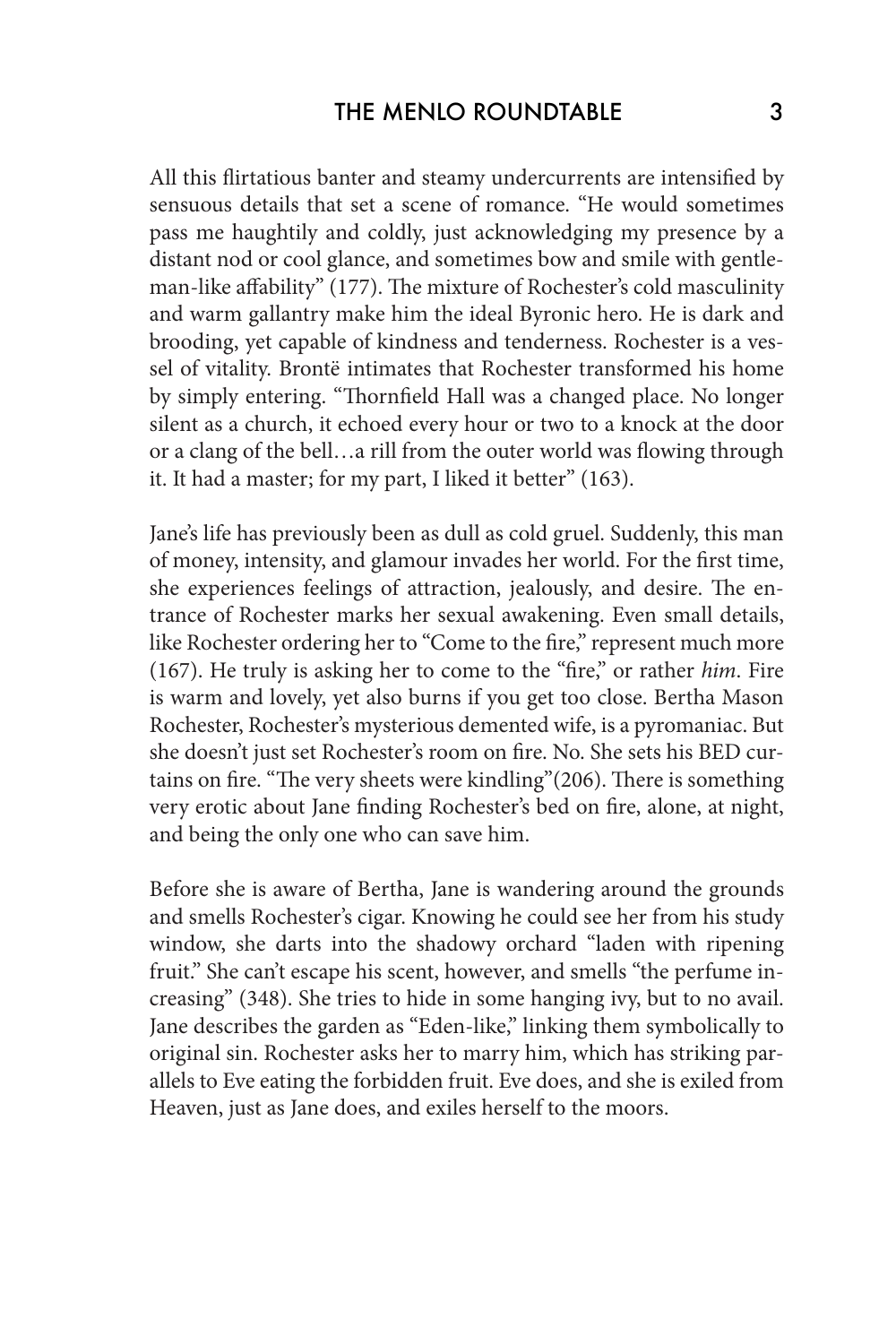### 4 Caroline Stone

After Bertha's existence is revealed and Jane decides to leave, Rochester goes crazy with frustration. At one point he states he would "try violence" if she didn't listen to him. Jane has just a moment to "control and restrain him…the crisis was perilous; but not without its charm" (426). She likens the feeling to an Indian slipping over a rapid in his canoe. Rochester is threatening to rape her, yet somehow Jane isn't repulsed, but rather looks at the situation like an adventure. The eroticism in this scene stems from the tension of danger and restraint. Rochester is about to lose control, yet Jane is able to restrain him. Sexuality in the Victorian era was bubbling under the surface, yet the lid was tightly sealed.

The setting of Thornfield Hall and the demented woman in the attic also create an air of mystery and danger. Battlements, sprawling lands, and sinister sounds all make Thornfield Hall a character of its own. Jane quickly realizes that the servants within the ominous hall are hiding something from her. They chatter in low voices amongst themselves, yet abruptly stop when she enters a room. Rochester brushes off the fire and mysterious cackles as the work of Grace Poole, yet Jane can sense there is something more. Why does Mr. Rochester keep Grace if she wishes him dead? Why does she get paid more than any other servant? There is also the question of who tried to suck Mr. Mason's blood, and why Rochester ordered him to not say a word to Jane? The book is full of questions, but it is also laden with foreshadowing, such as Rochester's frequent rants about innocence, and the chestnut tree splitting in half. Danger lurks around every dimly lit corner. One evening, as Jane prepared for bed, "…it seemed her chamber door was touched; as if fingers had swept the panels in groping a way along the dark gallery outside" (205). There is something rather sensuous about something "groping" the walls outside Jane's chamber. I must again emphasize that Jane's life had been one of complete grayish misery, and suddenly she is thrust into a world of danger, mystery, and desire. Bertha, the hyena-like woman prowling the halls at night, her purple face and jet-black mane of hair as menacing as any horror movie today, represents the dark side of Rochester—and I believe I speak for most women when I say that the dark side is just as desirable as the bright side. Bertha is a symbol of Rochester's raging sexuality, setting the bed sheets on fire. She only comes out at night, is extremely cunning, and